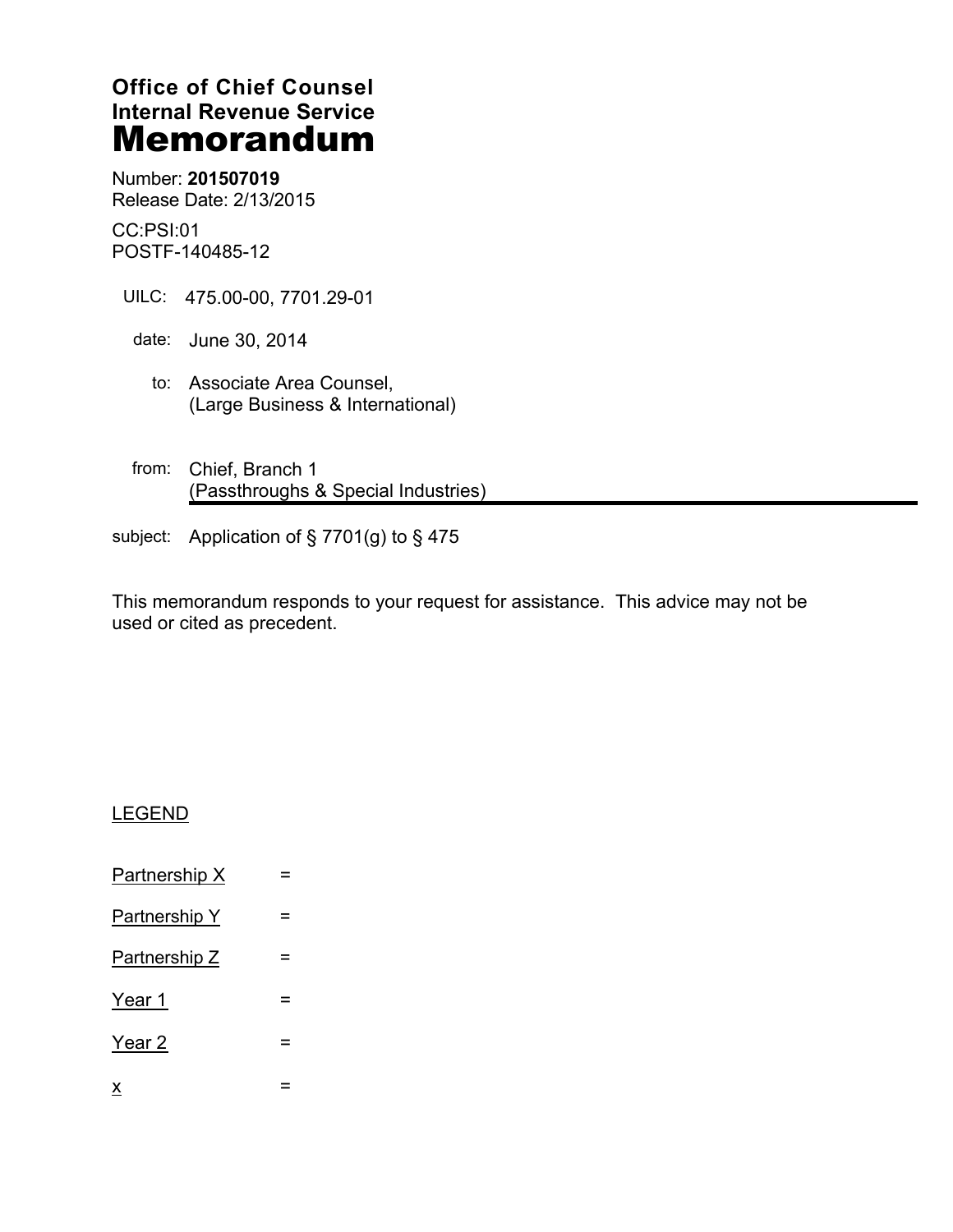## **ISSUES**

1. Does section 7701(g) apply to the determination of gain or loss under section 475(a)(2), such that a dealer in securities determining year-end mark-to-market gain or loss on securities must treat the fair market value of the securities as being not less than the amount of nonrecourse indebtedness to which the securities are subject?

2. If section 7701(g) does not apply to section 475, do the principles established in Commissioner v. Tufts, 461 U.S. 300 (1983) and Crane v. Commissioner, 331 U.S. 1 (1947) require a dealer in securities determining year-end mark-to-market gain or loss on securities to include in the amount realized the amount of nonrecourse indebtedness to which the securities are subject?

#### **CONCLUSIONS**

1. Yes, section 7701(g) applies to section 475(a)(2), and a dealer in securities determining year-end mark-to-market gain or loss on securities must treat the fair market value of securities as being not less than the amount of nonrecourse indebtedness to which the securities are subject.

2. Yes, even if section 7701(g) does not apply to section 475, the principles in the Crane and Tufts cases do apply, and a dealer in securities determining year-end markto-market gain or loss on securities must include in the amount realized the amount of nonrecourse indebtedness to which the securities are subject.

## FACTS

 $\overline{a}$ 

Partnership X, Partnership Y, and Partnership  $Z$  (collectively, the "Partnerships") are commonly controlled entities that were treated as partnerships for federal income tax purposes during the years at issue. Originally created in Year1, Partnership  $X$ served as a traditional holding company for Partnership Y and held a majority interest in Partnership Z. Historically, Partnership Y and Partnership Z engaged in the business of originating and purchasing mortgage loans on the open market and issuing notes to third-party investors as mortgage backed securities in exchange for cash.<sup>1</sup> Partnership Y and Partnership Z treat the receipt of the cash as non-taxable loan proceeds. The transactional documents reflect that the Partnerships are not personally liable for the payment of the notes, and the Partnerships concede that the notes are nonrecourse liabilities to which the mortgage securities were subject. Therefore, no issue is being raised as to the whether the notes are nonrecourse indebtedness to which the mortgage securities were subject.

 $1$  The Partnerships generally conducted this business through grantor trusts or other disregarded entities. For federal tax purposes, the Partnerships treated the mortgage securities as their own assets.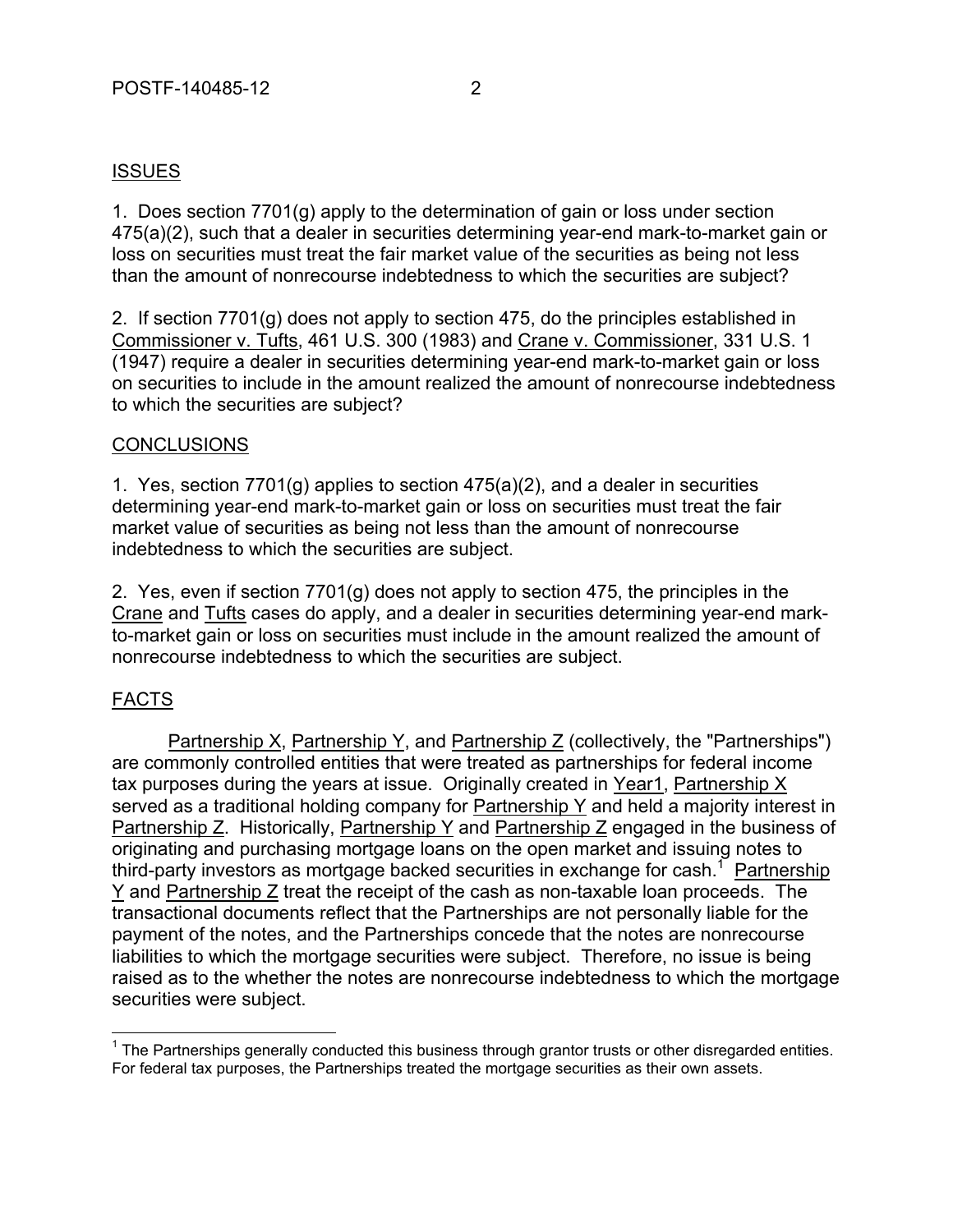In Year 2, Partnership Y sold some of its mortgage securities subject to nonrecourse liabilities to Partnership X. Partnership Y included the amount of the nonrecourse liabilities in calculating its amount realized on the sale, and Partnership  $X$ included the amount of the nonrecourse liabilities in calculating its basis in the purchased mortgage securities.

The Partnerships treated themselves as dealers subject to mark-to-market accounting under section 475, and treated the mortgage securities as subject to section  $475(a)(2)<sup>2</sup>$  In calculating the section 475 mark-to-market gain or loss at the end of each year, the Partnerships did not include the nonrecourse liabilities to which the securities were subject in the determination of the fair market value of the mortgage securities. Thus, to calculate the year-end section 475(a) gain or loss, the Partnerships first compared the basis of each mortgage security to its respective fair market value (without regard to the nonrecourse indebtedness), which in many cases resulted in a loss amount (the "Current Loss"). The Partnerships then compared the cumulative section 475(a) gains and losses attributable to the mortgage security with the Current Loss and reported the difference as gain or loss on its tax return. For example, assume one of the Partnerships acquired a mortgage security for \$100 and later the same year incurred nonrecourse indebtedness of \$100 secured by the mortgage security. If the value of the mortgage security dropped to \$90 at the end of that year, the Partnership would report a \$10 mark-to-market loss during that year. In the next year, if the fair market value of the mortgage security dropped to \$85, with the nonrecourse debt remaining at \$100, the Partnership would calculate a \$15 Current Loss, but only report a \$5 loss deduction (the difference between the \$10 cumulative loss and \$15 Current Loss) on its tax return so as to not "double count" the loss. As a result of this treatment, the Partnerships claimed over \$x in mark-to-market loss deductions.

#### LAW AND ANALYSIS

## Issue 1: Application of Section 7701(g) to Section 475

Section 475(a) requires a dealer in securities to use a mark-to-market method of accounting for any securities that it holds. In the case of inventory, section 475(a)(1) applies and requires that the security be included in inventory at its fair market value. Under section 475(a)(2), any security not held as inventory and which is held at the end of the year shall be treated as if it were sold at its fair market value on the last business day of the year, and any gain or loss shall be recognized. Proper adjustment shall then be made in the amount of any gain or loss previously taken into account under section 475(a)(2).

 $\overline{a}$ <sup>2</sup> In a CCA dated Jan. 22, 2014, we determined that **Partnership X** was not a dealer in securities in Year  $2.$  Therefore, the analysis in this CCA regarding section 7701(g) and Crane/Tufts is an alternative argument with respect to Partnership X in Year 2.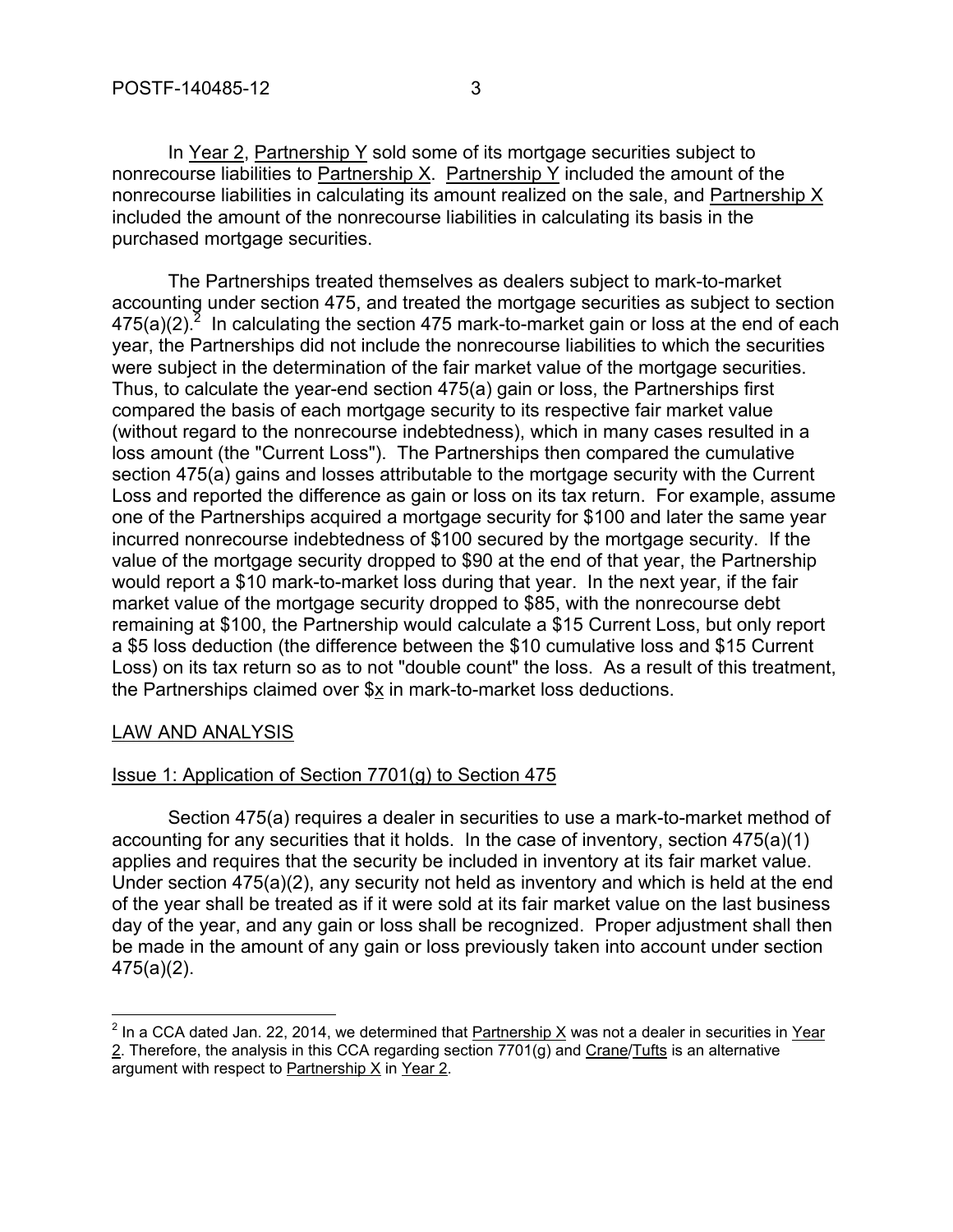$\overline{a}$ 

Section 7701(g), "Clarification of Fair Market Value in the Case of Nonrecourse Indebtedness," provides that for purposes of subtitle A, in determining the amount of gain or loss (or deemed gain or loss) with respect to any property, the fair market value of such property shall be treated as being not less than the amount of any nonrecourse indebtedness to which such property is subject.

Section 7701(g) was enacted in 1984 to reflect the rationale in Tufts regarding the amount realized for property subject to nonrecourse debt. The Joint Committee on Taxation explained that section 7701(g) was "to be limited in application to those Code provisions which expressly refer to the fair market value of property in determining the amount of gain or loss with respect to certain transfers of property.<sup>"3</sup> For example, the Joint Committee referenced section 338, which creates a deemed sale of corporate assets that are subject to a qualified stock purchase, as a Code section that is subject to the fair market value definition in section 7701(g).

Section 475 was enacted in 1993, nine years after section 7701(g), and does not contain any language precluding the application of section 7701(g). In contrast, several Code sections enacted after section 7701(g) expressly preclude section 7701(g) from applying to the respective definitions of "fair market value" used therein. See Sections 357(d) ("... nonrecourse liability ... reduced by the lesser of ... the fair market value of such other assets (determined without regard to section 7701(g))") and 362(d) ("In no event shall the basis of property be increased ... above the fair market value of such property (determined without regard to section 7701(g)) ..."). As previously discussed, section 475 contains a provision that dealers "shall recognize gain or loss as if such security were sold for its fair market value on the last business day of such taxable year ....." Section 475(a)(2) (emphasis added). Unlike sections 357(d) and 362(d), section 475 does not preclude the application of section 7701(g). It is generally assumed that "Congress is aware of existing law when it passes legislation." Miles v. Apex Marine Corp., 498 U.S. 19, 32 (1990). Because section 475 was enacted nine years after section 7701(g), it should be assumed that Congress intended section 7701(g) to apply to the term "fair market value" in determining the deemed gain or loss under section 475.

Therefore, section 7701(g) applies to section 475(a)(2), and in determining their year-end mark-to-market gain or loss on the mortgage securities, the Partnerships must treat the fair market value of the securities as being not less than the amount of nonrecourse indebtedness to which the securities are subject.

 $^3$  Joint Comm. on Tax'n, 98th Cong., 2d Sess., General Explanation of the Revenue Provisions of the fax Reform Act of 1984, at 239 (1985).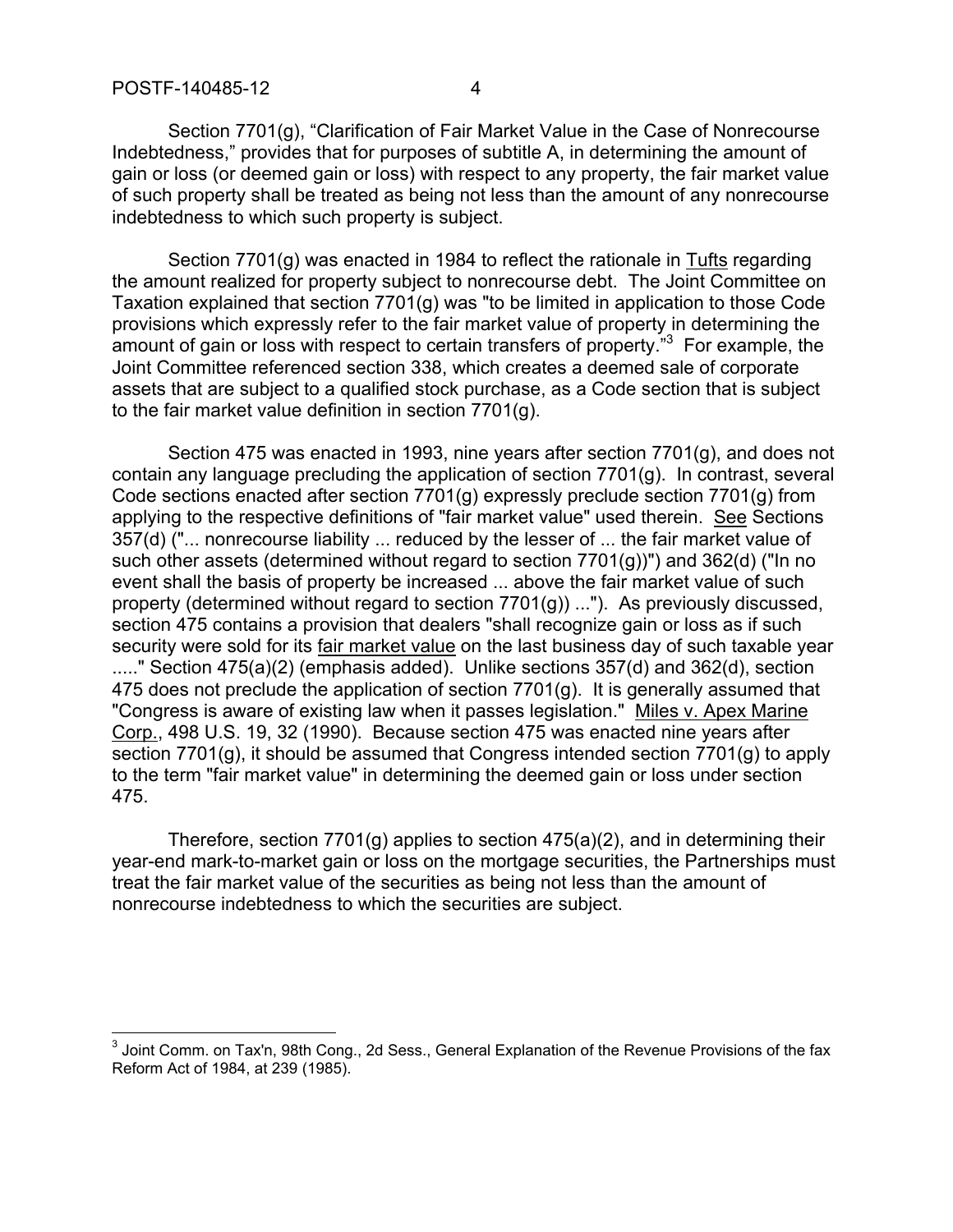#### Issue 2: Application of Tufts and Crane to Section 475

In Crane v. Commissioner, the Supreme Court dealt with the proper calculation of adjusted basis and amount realized for the disposition of property subject to nonrecourse debt. The Court first determined that the basis of such property included the amount of nonrecourse mortgage used to purchase the property. In determining the amount realized upon sale of the property, the Court, likewise, included in the amount realized the remaining nonrecourse debt assumed by the purchaser. The Court recognized that to do otherwise would have permitted the taxpayer "to recognize a tax loss unconnected with any actual economic loss." Tufts, 461 U.S. at 307 (explaining the rationale of Crane). In dicta, the Court in Crane observed:

Obviously, if the value of the property is less than the amount of the mortgage, a mortgagor who is not personally liable cannot realize a benefit equal to the mortgage. Consequently, a different problem might be encountered where a mortgagor abandoned the property or transferred it subject to the mortgage without receiving boot. That is not this case.

#### Crane, 331 US 1, at 14, n. 37.

In Tufts, the Supreme Court addressed the situation discussed in the Crane dicta: nonrecourse indebtedness exceeding the sale price. In Tufts, real estate developers who financed an apartment complex with nonrecourse debt included such debt in their basis for calculating depreciation deductions. As the real estate market declined, the developers sold the property for less than the adjusted basis of the property and less than the amount of outstanding debt. The developers claimed a loss on the sale based on the difference between the adjusted basis and the sale price. The Supreme Court rejected the taxpayers' position and held that the buyer's assumption of the nonrecourse debt should have been treated as part of the selling price in determining the amount realized by the selling taxpayers:

Crane teaches that the Commissioner may ignore the nonrecourse nature of the obligation in determining the amount realized upon disposition of the encumbered property. He thus may include in the amount realized the amount of the nonrecourse mortgage assumed by the purchaser. The rationale for this treatment is that the original inclusion of the amount of the mortgage in basis rested on the assumption that the mortgagor incurred an obligation to repay. Moreover, this treatment balances the fact that the mortgagor originally received the proceeds of the nonrecourse loan tax-free on the same assumption. Unless the outstanding amount of the mortgage is deemed to be realized, the mortgagor effectively will have received untaxed income at the time the loan was extended and will have received an unwarranted increase in the basis of his property. The Commissioner's interpretation of § 1001(b) in this fashion cannot be said to be unreasonable ... .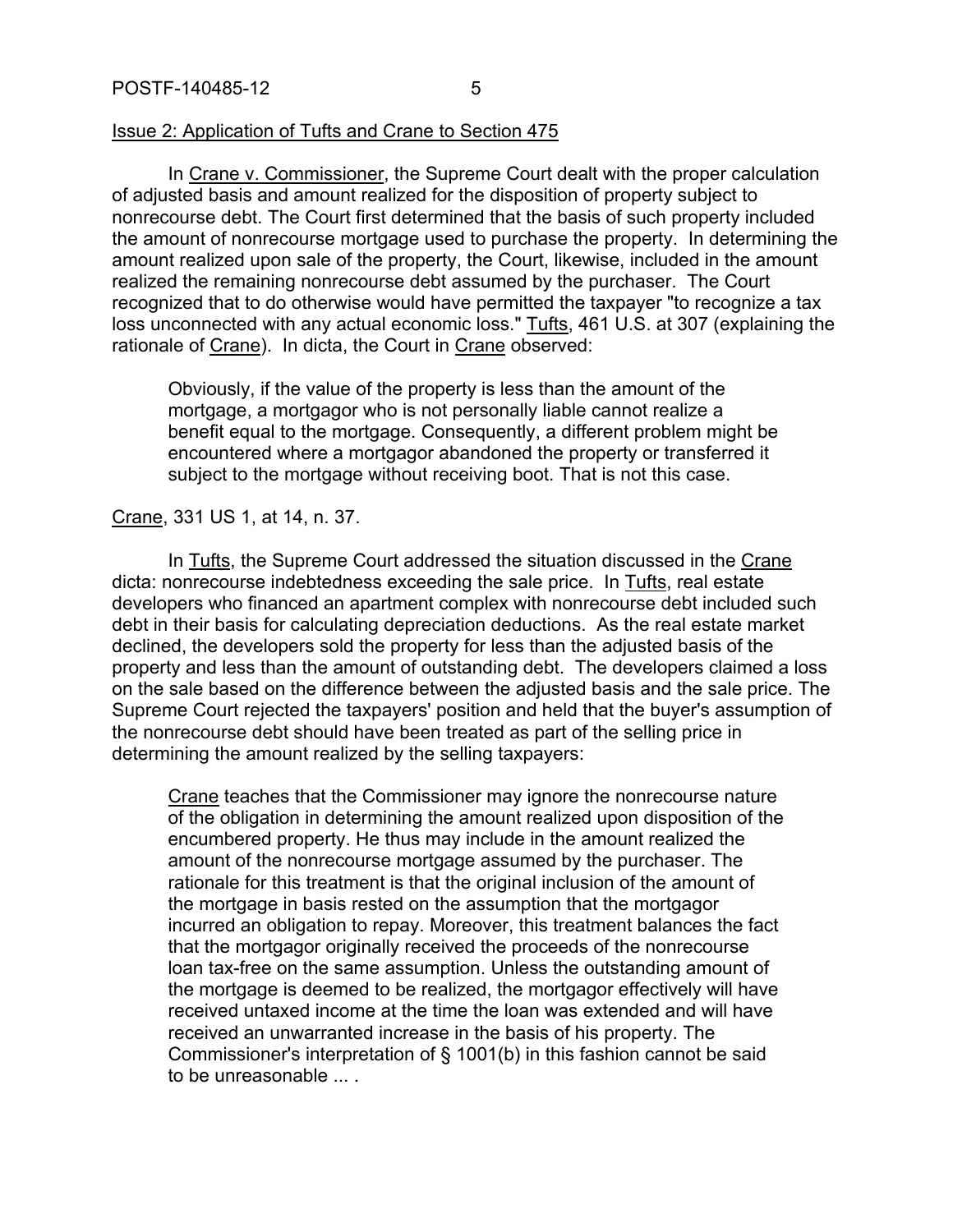Tufts, 461 U.S. at 309-310.

The Court's rationale was thus essentially one of symmetry. That is, if a tax benefit is claimed and allowed from debts incurred under nonrecourse obligations, the taxpayer must treat the transfer of these obligations as part of the consideration for a sale of the property. See Herrick v. Commissioner, 85 T.C. 237, 262 (1985). Odend'hal v. Commissioner, 748 F.2d 908 (4th Cir. 1984), affg 80 T.C. 588 (1983).

Here, **Partnership X** received the tax benefit of including the amount of the nonrecourse liabilities in calculating its basis in the mortgage securities it purchased from Partnership Y. Partnership Y and Partnership Z received the tax benefit of treating cash received in exchange for issuance of the mortgage backed securities as nontaxable loan proceeds. Therefore, even if section 7701(g) did not apply to section 475, the Partnerships' omission of the nonrecourse indebtedness in determining the amount realized under section 475(a)(2), fails to follow the symmetrical approach endorsed by the Supreme Court in Crane and Tufts. This asymmetrical treatment resulted in the Partnerships inappropriately claiming to recognize a tax loss unconnected with any actual economic loss.

## CASE DEVELOPMENT, HAZARDS, AND OTHER CONSIDERATIONS

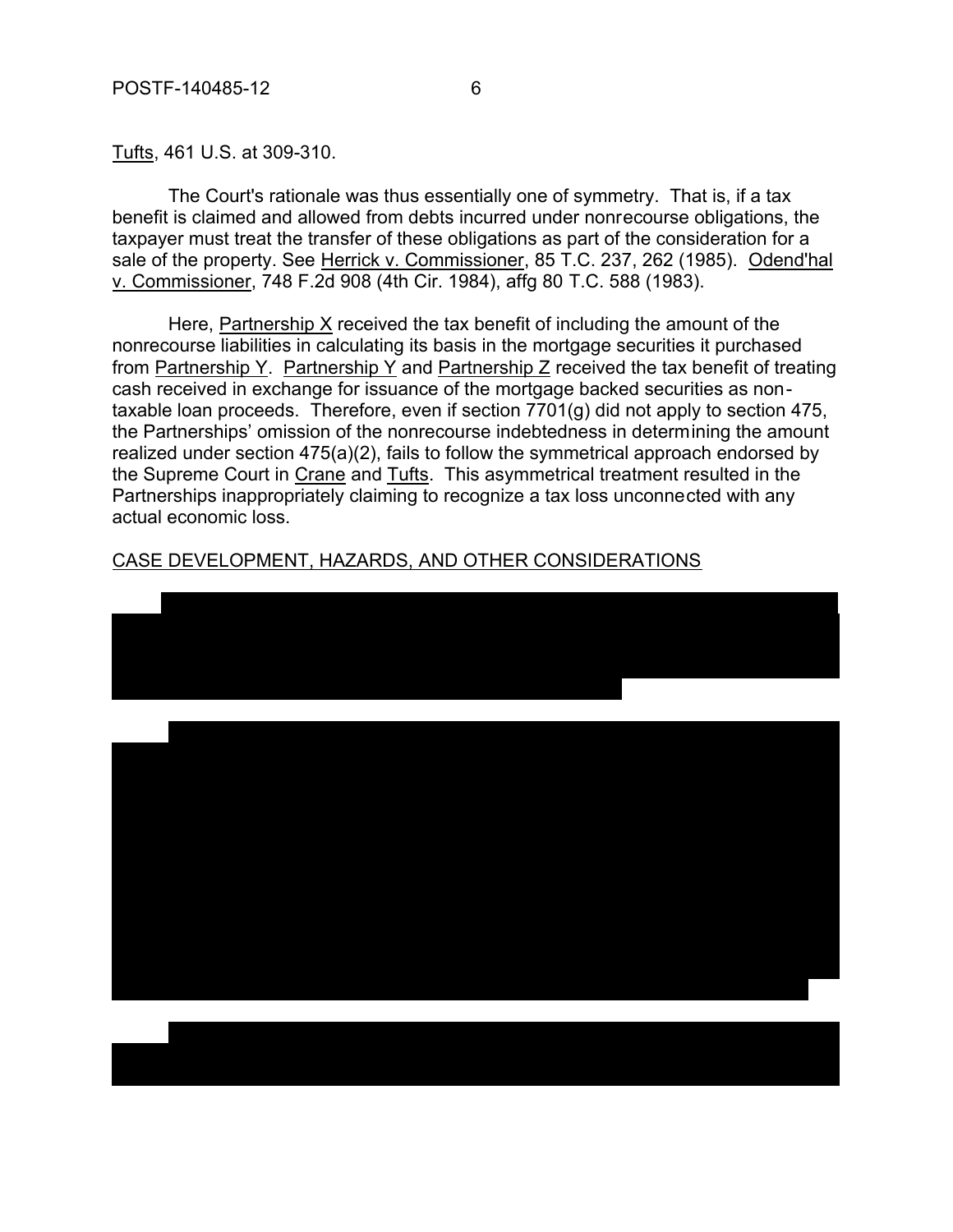# POSTF-140485-12 7





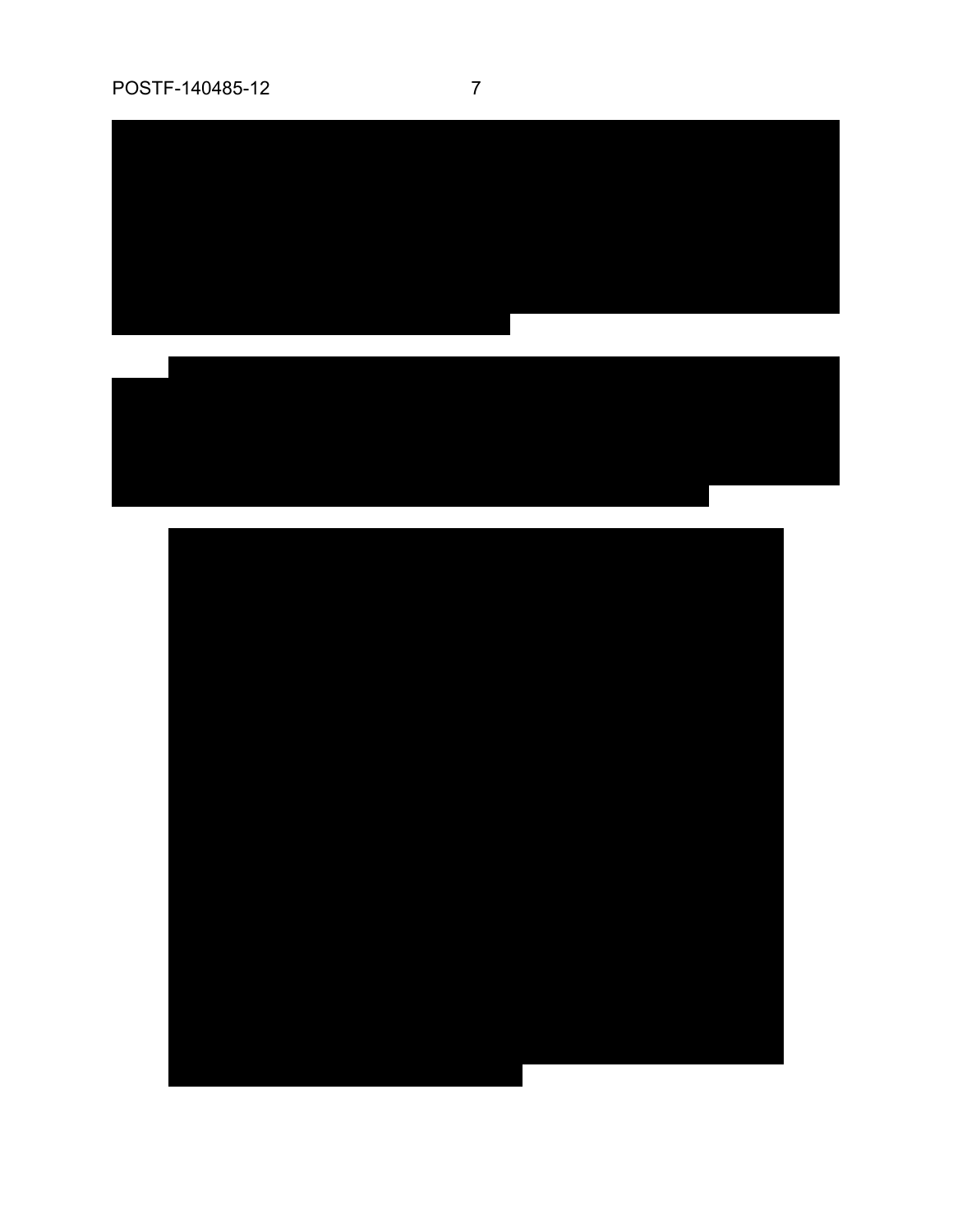





This writing may contain privileged information. Any unauthorized disclosure of this writing may undermine the ability of the Internal Revenue Service to protect the privileged information. If disclosure is determined to be necessary, please contact this office for our views.